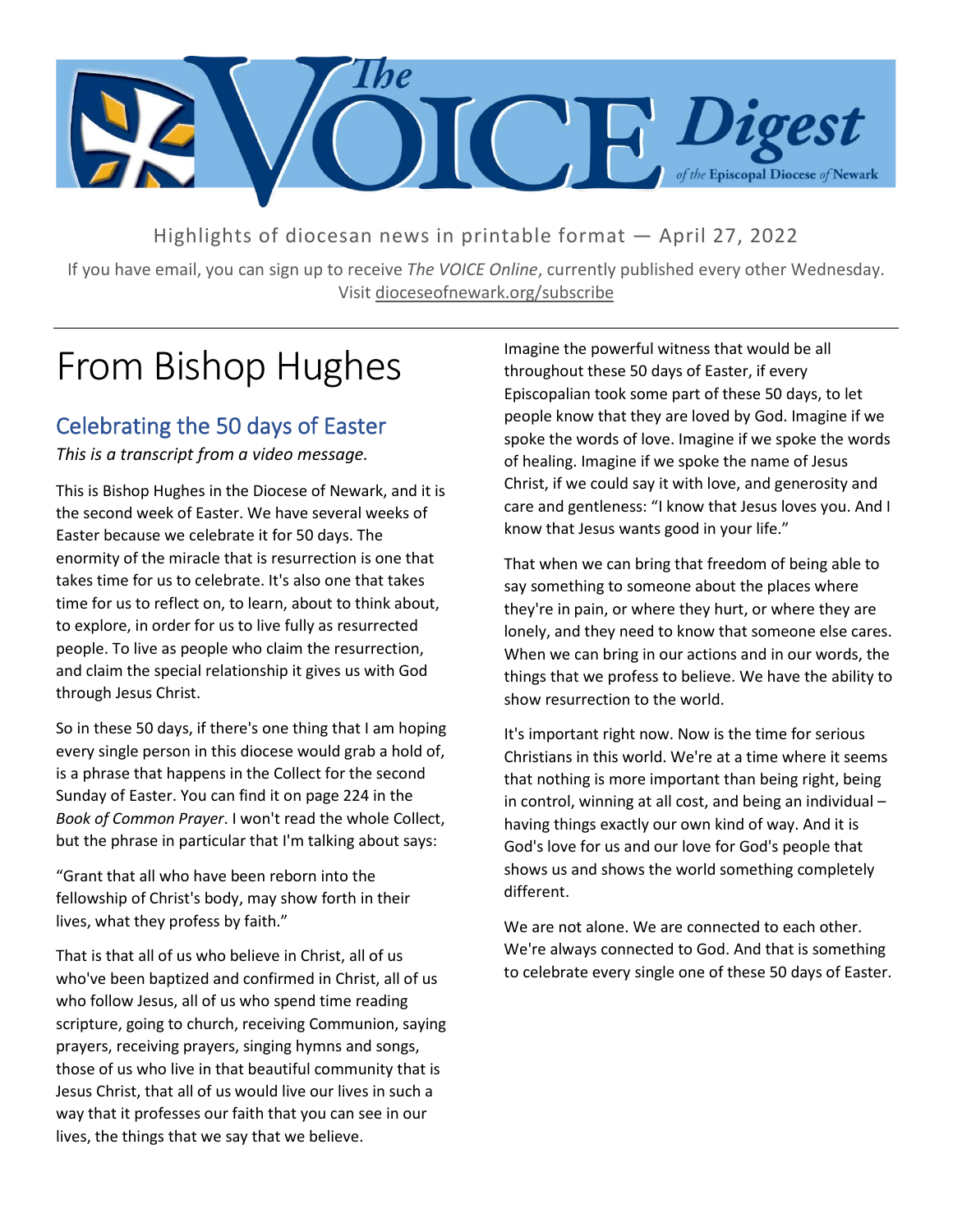# Stories from Our Congregations

### At Calvary, Summit, all ages engage together with "Tell Me the Truth About Racism"

#### *By the Rev. Carrie Cabush*

After a two-year hiatus, parishioners at Calvary Church in Summit were excited to gather again for Lent. In the early planning stages two major goals emerged: to share a meal together in community and to build upon last year's virtual discussions on Becoming Beloved Community. That's where the curriculum Tell Me the Truth About Racism comes in.

A 2021 recipient of the Beloved Community grant, Tell Me the Truth About Racism uses Montessoriinspired storytelling and simple manipulatives (similar to both Catechesis of the Good Shepherd and Godly Play) to invite people into the work of anti-racism through faith and wondering. It contrasts the lie that some people are better than others based on the color of their skin with the truth we know from God, that all people are created in God's image. The six stories journey from creation to present day, inviting listeners to see systemic racism throughout history with new eyes, through a lens of faith. While the curriculum was originally crafted with children ages 5-12 in mind, the stories are truly a gift for children and adults of all ages.

For many, this was the first time they had shared a meal together since the pandemic started. By gathering on common ground first, over delicious food provided by a group of volunteers, parishioners were able to reestablish bonds with one another before broaching a difficult topic.

The Rev. Diana Clark reflected, "I found this simple gift of sharing a meal and storytelling followed by

simple yet powerful visuals to be profoundly Eucharistic in these times of constantly 'breaking news' and way too many words."

Said Adele Haley, "This year's Lenten program approached a delicate subject in a way that made it accessible and illuminating for people of all ages. We were invited to share our thoughts in an open, non-judgmental forum that shed new light on a timely subject and challenged us to consider our Christian precepts. The inter-generational gathering and communal supper also added greatly to bringing Calvary together in needed fellowship."

Each week's story showed the ways God's people have fallen short of God's Dream that we would love each other and instead believed the lie of racism, while also highlighting those who bravely fought for God's Dream. After the story, parishioners wondered aloud together, asking questions of the stories, God, and themselves.

Some of the most poignant questions came from our youngest attendees, such as "Who invented racism?" and "I wonder if any of the white kids, whose parents kept them home from school, actually wanted to go to school with Ruby Bridges?" Claire, one of our 8-year-old participants, shared "I enjoyed having discussions with adults about the presentation. They listened to me and didn't talk to me like I was a little kid."

Our wondering is not complete, it is just beginning. But that is the work of becoming a Beloved Community, where we strive to love one another as God intended, and as God loves each of us still.

### Two St. Paul's churches collaborate to help those facing housing insecurity *By Julie Hamon*

On April 10, sixteen members of St. Paul's, Montvale went to St. Paul's, Paterson to distribute clothing, shoes, blankets, toiletries, backpacks, clean socks and underwear, and a meal to those currently facing homelessness and housing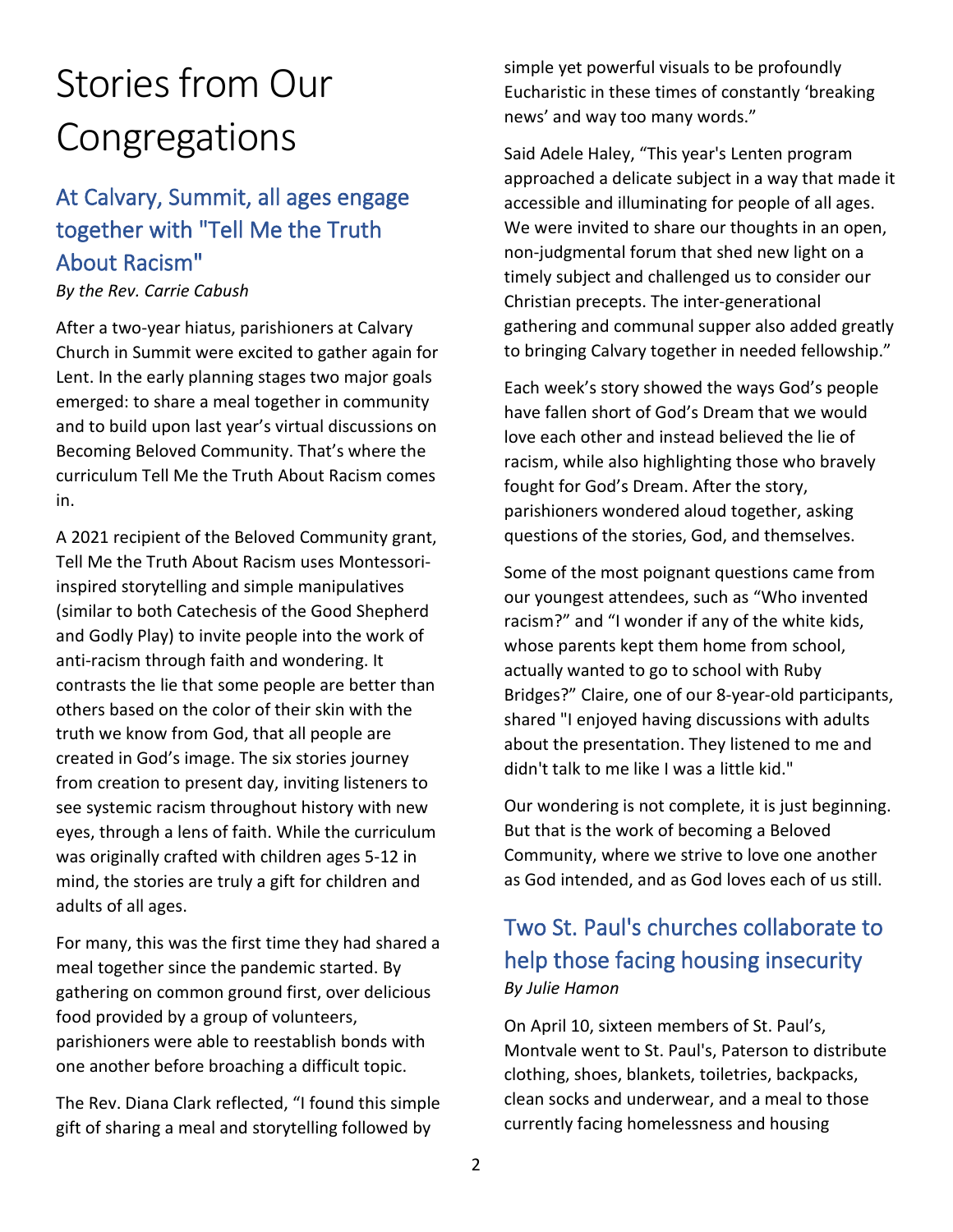insecurity. This was the culmination of a monthslong drive collecting the needed items from parishioners, community members and other churches in the Diocese of Newark.

Before departing for Paterson, members of St. Paul's Montvale gathered to create and bag the meals and pack six vehicles to the brim with the needed supplies.

At St. Paul's, Paterson, the Montvale volunteers set up tables, and lines formed even before set-up was complete. The volunteers had the privilege of talking to over 100 people, including children, who came through the line of donated items.

Said the Rev. Jill Williams, Priest-in-Charge at St. Paul's, Montvale, "It was a wonderful communitygrowing and outward facing, hands-on ministry that St. Paul's, Montvale intends to be the hallmark of its outreach work."

### Art installation opens new doorway into Stations of the Cross

*By the Rev. Sharon Sheridan Hausman*

A front lawn filled with tall, tombstone-like objects covered in plastic greeted parishioners arriving at St. James Episcopal Church after their traditional Palm Sunday procession behind a donkey through Upper Montclair, New Jersey. After the morning's worship service, they emerged from the church to find the plastic removed and another journey unveiled before them: a series of doors decorated to represent the Stations of the Cross.

Walking the traditional 14 stations tracing Jesus' final steps from arrest through burial is a Holy Week devotion for many Christians. This year, St. James's rector, the Rev. Melissa Hall, invited 14 volunteers to engage in a Lenten devotion of creating their own stations on doors as a holy art installation for the community – "create something that someone who has no orientation to religious life can walk in and take a look at these doors and

understand the humanity of what happened to all of us on Good Friday."

The Doors Project adapts and expands the traditional 14 stations to tell the story of the Passion beginning with Jesus in the Garden of Gethsemane and including additional details, such as Peter's denial of Jesus and the splitting of the curtain in the Jerusalem temple, as well as combining Jesus' three falls into one station. A brochure lists the artists and their stations. Each door includes a placard with the station's title, Scripture reference, an artist's statement and a QR code for video of the artist. No one is required to enter the church, but the church's entrance represents a 15th station: Resurrection. The doors will remain in the churchyard until April 24.

Doors themselves are a universal experience, the brochure explains. "We use doors to define boundaries, we use doors to shut out the world or to welcome it in. Doors can open as the beginning of a relationship or be closed to isolate those on the outside from those on the inside."

Hall instructed the artists to interpret their assigned stations according to their experiences, then translate that into art.

"Speak to the atheist," she said. "Speak in a way that they will understand that this stone [church] edifice that we live in is not a stone fortress but a place where people like themselves live. We worry about life and we worry about other people the same way that they do. Because we are religious people does not mean that we are not human.

"That's what Good Friday is. It's the human experience," she said. "Are we trying to win them over? No. We're not trying to proselytize. It's about talking about the common experience, the humanness, and that whatever you believe in … we're called together by something greater."

That common experience was death for Frankie Spear, who created Station 12 (Jesus Dies on the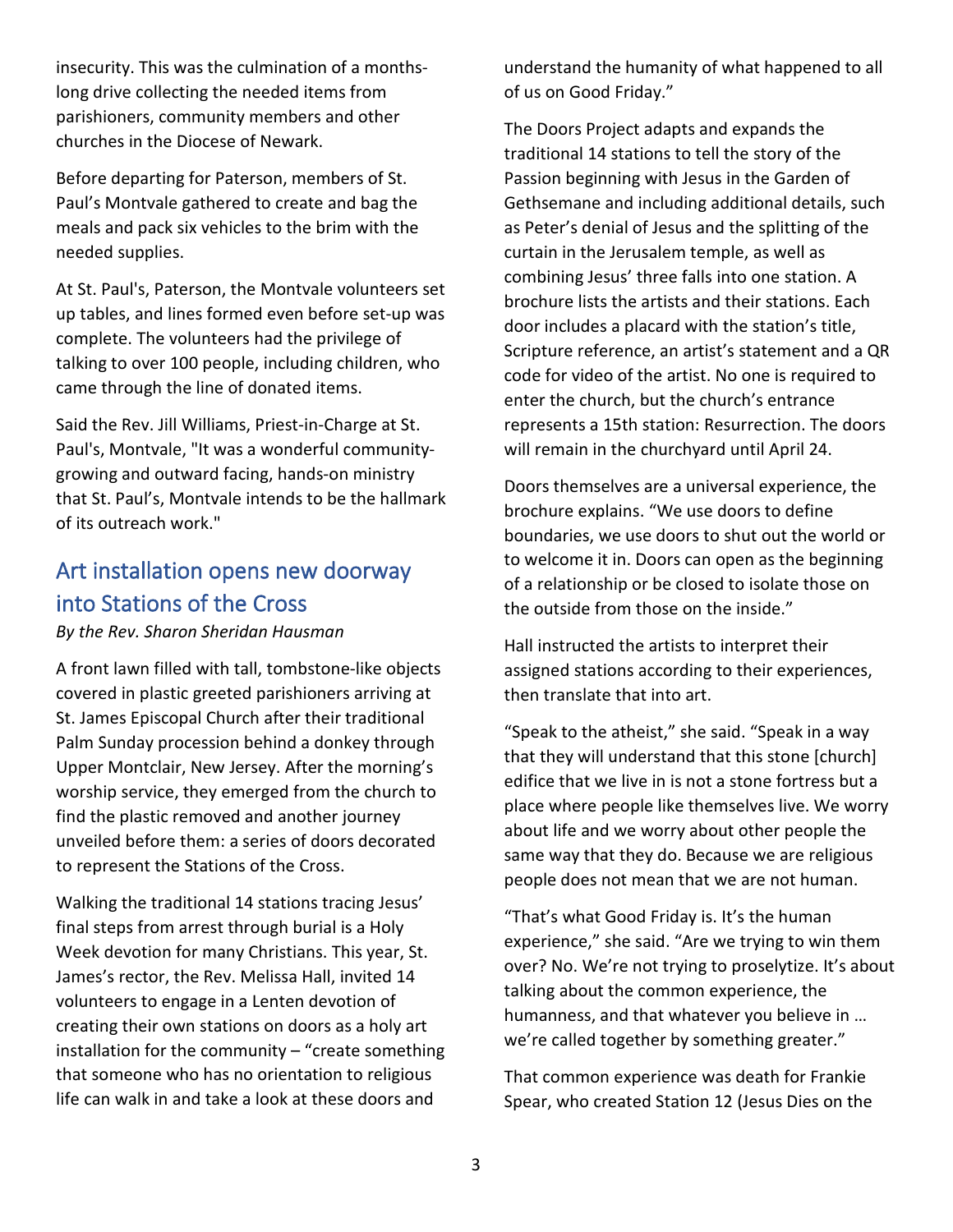Cross) on behalf of the church's theater group, The St. James Players.

"Death is a hole," she said. "I thought about people I have lost. I thought about what it must have been like for that mother to watch her son die … and what it was like for him knowing this was happening, and it just feels like a hole."

So she created an "everyman" figure with a hole through the heart to stand behind her door. "Regardless of what your spiritual ideology is, we all as humans have had the experience of loss … So I really hope that that allows people to connect, whatever their faith is."

As someone interested in environmental conservation, Marie Whittam was drawn to Station 3 (Jesus is Condemned to Death and Given His Crown of Thorns)."There is a starfish called the crown of thorns in the Pacific Ocean. When nature is in balance, it preys on the baby starfish that are actually called the disciples," explained Whittam, administrative assistant at the church preschool. "When nature's in balance, the disciples eat the coral. But because they're preyed on, they do minimal damage. … Things are out of balance now, so the crown of thorns themselves are eating the coral. All of the coral is being destroyed."

She relates this to Jesus receiving the crown of thorns, "aware that he was facing this destruction … but he refused to do anything to stop it."

"That was just so powerful to me. We could stop the destruction, but we're choosing not to. There are now people that are going out and collecting the crown of thorns starfish in an attempt to save the coral. It's been let go for such a long time, I don't know if it will succeed."

Contemplating Station 13 (The Rending of the Temple Curtain; The Centurion's Proclamation), Lisa Stoeffel sought a metaphor for the worldshattering experience of the curtain in the temple, where the Jews believed God lived, tearing in two at Jesus' death.

"We've had so much social injustice, war, pandemic," she said. "The world is split, but divine love is going to help mend it.

"I have a tree going through the middle of the split world, and underneath the world, much like Atlas, is a man who is supporting the world, representing mankind trying to hold the world together. Behind him are roots of the tree, and the Creation Tree is going up behind the man … into the heavens, blossoming into white petals of pure joy. This tree represents: Through divine love, the creation of a new and better world."

Stoeffel is a professional artist, but many of the creators were not. "Most of them have never done anything like this before," Hall said.

Poet Laura Pascrell wrote a poem that she incorporated into the door for her station, Veronica Wipes Jesus' Face, that begins: "I heard the crack of a door. It was opening directly into my heart."

Veronica "chose to be kind when no one else was, when people were afraid to," Pascrell said. She painted the door's window panels blue, reflecting emotion, the saltiness of sweat and "the different depths and levels we continue to open up when we offer compassion." She incorporated keyholes and keys, representing the doors people open within themselves when they risk being compassionate and brave. And she used mirrored Mylar.

"I wanted there to be a reflective element because it's partially about being seen," she said. "When you are showing love and compassion, you are being seen by what's true. For me, that would be what is Godlike."

Alexa Sahadi took inspiration from social media to interpret her station, Peter's Denial of Jesus (Station 2).

"So many times, now, we live in a virtual world where people friend and unfriend or follow and unfollow people so easily," she said. She imagined the biblical "servant" as a cyberbully and created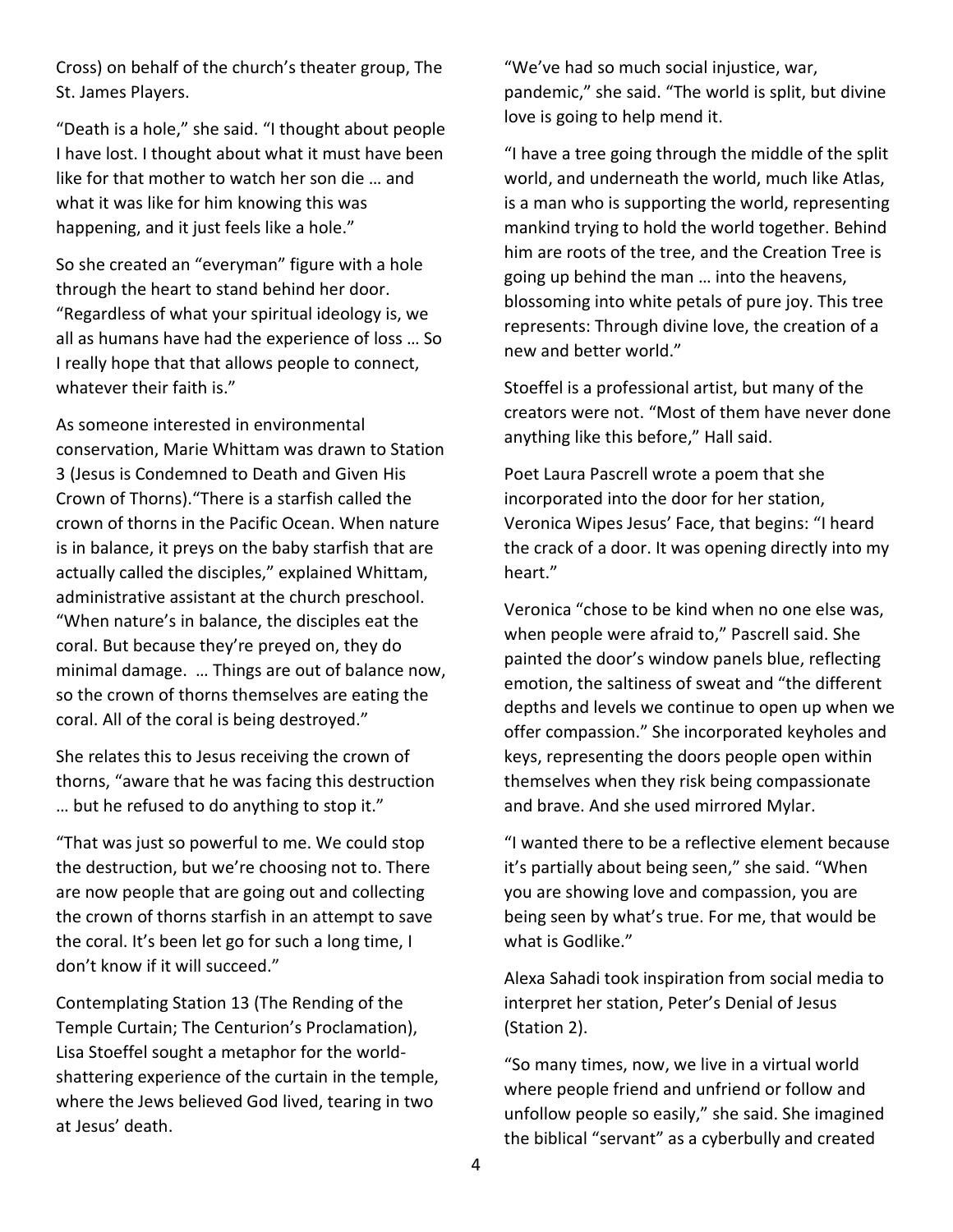the image of an iPhone conversation with Peter questioning his connection to Jesus. She thought people could relate to how they feel "when they're unfollowed or unfriended or un-liked or bullied."

Many participants decorated both sides of their doors.

Painter Carol Callahan and photographer Pat Piermatti collaborated on Station 9 (The Women of Jerusalem Weep Over Jesus) with input from their women's Bible study, Women of Wisdom. The front of the door displays photographs of women weeping in distress, including a photo Piermatti took of the corresponding station in San Giovanni Rotondo, Italy. "Weeping uncovers our powerlessness," the artists' statement notes.

The back of the door features the more powerful Women of Wisdom, including photos depicting or contributed by the Bible study members. A photograph of Callahan's painting "Sunrise at Bay Head Beach" is at the top, flanked by pictures of owls, a symbol of wisdom.

Fran Lapinski's door brings visitors on a walk through history in her interpretation of Station 4 (Pilate Finds No Guilt and Jesus Carries His Cross). Pilate basically says, "Take him yourself," as the crowd screams, "Crucify him," she said. "It just resonates with me because we have said that as a people time after time after time during the centuries."

This is the station "that makes me the angriest," she said. "It just makes me weep every time this innocent man is threatened by this mob, and everybody folds."

She painted the cross of wood between the windowpanes black, hung a desert-like fabric and attached a series of photographs of mob actions: Auschwitz, children being taken to a Japanese internment camp, the fence where Matthew Shepard died, the George Floyd memorial, the "Unite the Right" rally.

On the back, painted "sanctuary red," she hung a curtain of shredded fabrics, including a kente print based on a traditional Ghanian textile pattern, Hebrew symbols, pride colors and a serape. Peeling stickers proclaim: Black Lives Matter; Stop Asian Hate; Equality; Coexist.

"I invite you into my kitchen, where all things get resolved," she said. She sees the weariness and unraveling of the items "as we make these mistakes over and over again.

"We have to do something different," she said.

Karen Mingo-Campbell also contemplated history in creating Station 7 (Simon of Cyrene is Forced to Carry Jesus' Cross). "I thought about people who either willingly or forcibly were made to 'help' that resulted in a difference in the world."

She used the color indigo because it comes from indigo plants, "which the enslaved people from Africa were forced to farm here in America … That opened the door for commerce in the world."

She included Thurgood Marshall, first bBack Supreme Court justice; Bianca Tylek, who sheds light on the prison-industrial complex; and the teen who recorded George Floyd's murder. "She was an ordinary girl, just walking by, much like Simon of Cyrene. Through her courage, she was forced to bear witness to a horrific incident. And because of the work she did in doing that, it changed the United States."

She painted the back side in bright primary colors, incorporating hearts and a mirror with the letter "I" inside and the message: "I can do all things through Christ who strengthens me."

"I wanted to reflect hope," she said.

Mingo-Campbell admitted feeling nervous when she began the project. "I've never done any such thing before. I prayed and thought about it a lot."

Creating the doors was more than an art project or a biblical analysis.